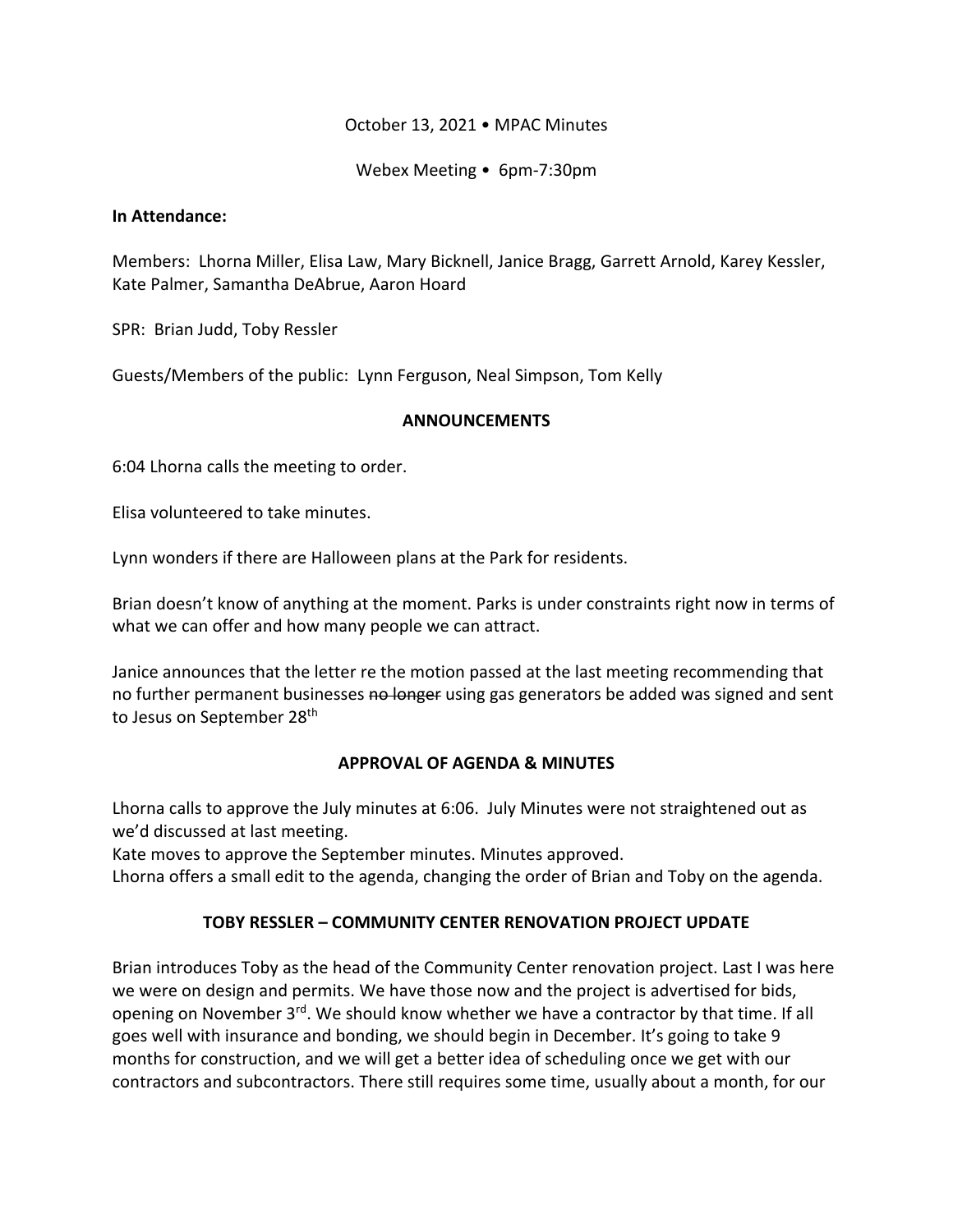operations team to get things finished. We will keep narrowing down the date. That's a quick overview. I'm happy to answer questions or provide other details on the project.

Samantha: Is this including the pool?

Toby: We're renovating the upper floor of the South wing of the building and a little asbestos removal on the lower level. Work is focused on that space. We are working to hire an architect to plan for that pool space however.

Lhorna: Can you tell us about the funding available for the pool renovation? Toby: That's the planning groups purview. I think they're working on the hiring of the architect now to do the feasibility studies to bring that area up to code.

Lhorna: How does that affect the theater company that would be in that building?

Brian: I think in 2017, we did a RFP process for the theater in Building 47 and we did include the pool in there because it had been previously contracted to Seattle Musical Theater. Our department did not have plans to open up a pool at Magnuson. We have a conflict of plans with the community center and pool development and the theater group – Broadway Children's.

### **BRIAN'S UPDATE—CPTED report**

See Brian's notes.

Garrett: If we want to move forward with safety recommendations, how does it work? Where's the funding and what's the process?

Brian: The answer is going to depend on the proposal.

Lhorna: There's a lot of interest in those recommendations.

Janice: If there was evidence anywhere that lighting makes things safer.

Brian: That's a big question that I can't answer. Some of these questions like lighting and pathways and uses in the Park are tied to the master plan passed by city council in 2006 that we are beholden to, it would require additional public process. We have these foundational documents that we go by.

Brian: There was also an update from SDOT (Seattle Department of Transportation) that the last part of the 74<sup>th</sup> St entrance is working on the signal and that should be done in November. I wanted to give everyone an update on that. Toby gave an update on the Community Center, that's great. There's a link to the Seattle Parks budget I sent out.

### **BRIAN'S UPDATE : MPAC 2022**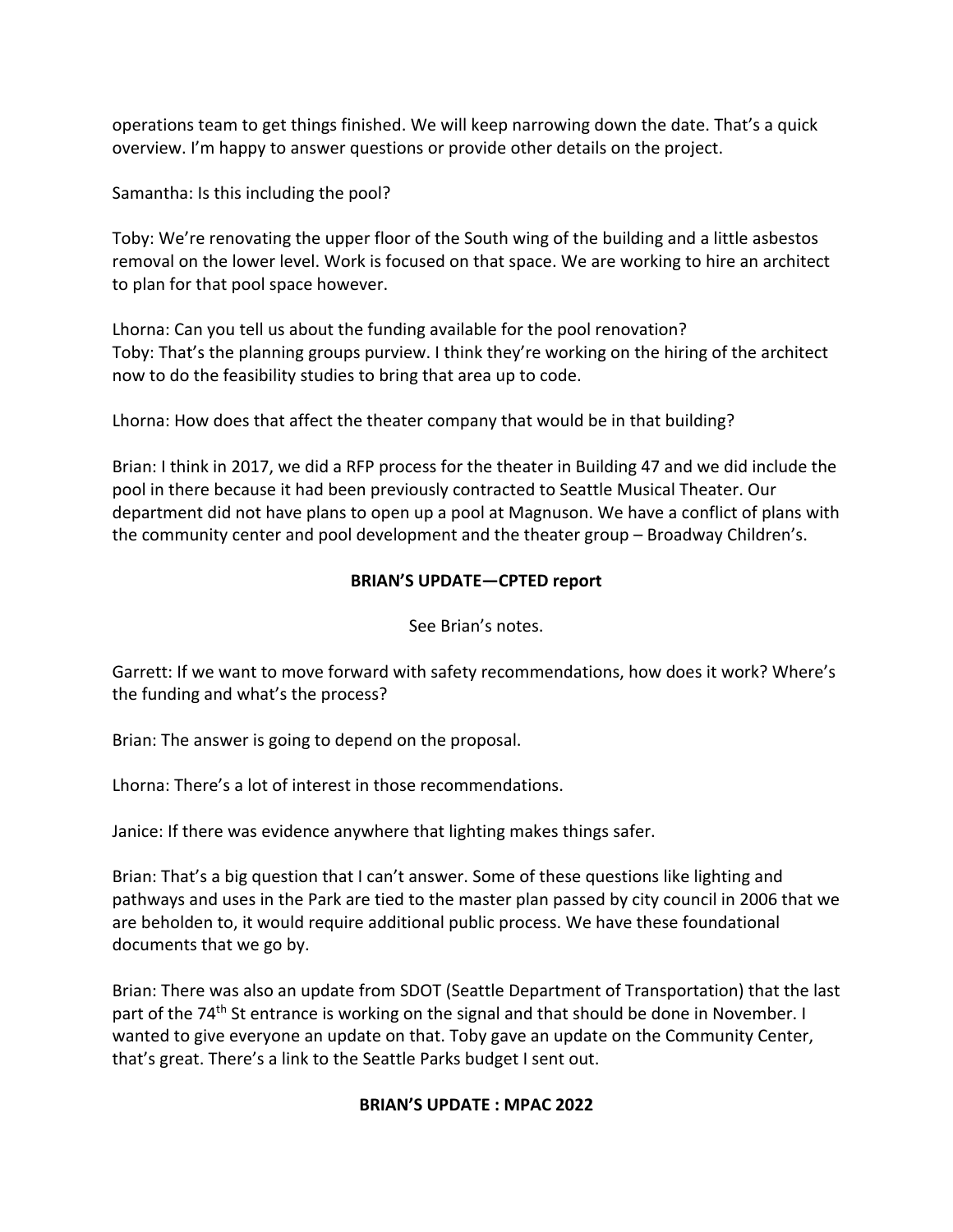Brian: I want to chat about the 2022 slate coming up. Talks about terms on MPAC coming to completion at the end of the year and finding new people to fill those roles. Currently no one slated to be chair or vice chair next year. We will be looking for volunteers for next year. Wants to discuss in November having a meeting every other month rather than every month. Some of the agendas have been on the lighter side.

### **BRIAN'S UPDATE : ARCHIVES**

Over the past year, I've been thinking about the original drawings in my office in Building 30. We were storing the drawings for SG and UW; they now have them. I am partnering with UWCity of Seattle to have the park-owned buildings scanned to be and be archived as part of city history. Long term vision is to have those drawings accessible on the City Archives website. More to come on that, but a cool step in historic preservation on the campus.

# **FOLLOW UP QUESTIONS ON BRIAN'S REPORT**

Lhorna: Wondering how MPAC members nominate other members?

Brian: Let's say you have a neighbor that would be fabulous and I feel there should be one from Mercy and one from Solid Ground. You would just send that nomination to me and I would chat with them and tell them about MPAC and what we do. Then I would send a recommendation to have them added.

Lhorna: What about a youth member on MPAC? How old do the nominees have to be?

Brian: We are open to that. We could create a seat or two for a young person. That's an idea that we've done before, that's no problem.

### **JAN'S REPORT**

Jan: The old fields in the sports complex have green artificial turf and underneath tiny black rubber pellets. I started to notice that those tiny pellets were coming out and going onto the sidewalks and into the surrounding environment. Two years ago I sent an email with photos of this to Parks without a response. In early September the pellets under the bleachers were so thick that it was like a mat. Well it was cleaned up somehow, I don't know how, if it was blown or swept.

The new turf fields, it's the latest cutting edge sports field. I heard they are rubber coated sand under the artificial turf. Those plastic grass pieces come off and are all around the new sports field. When will those be cleaned up?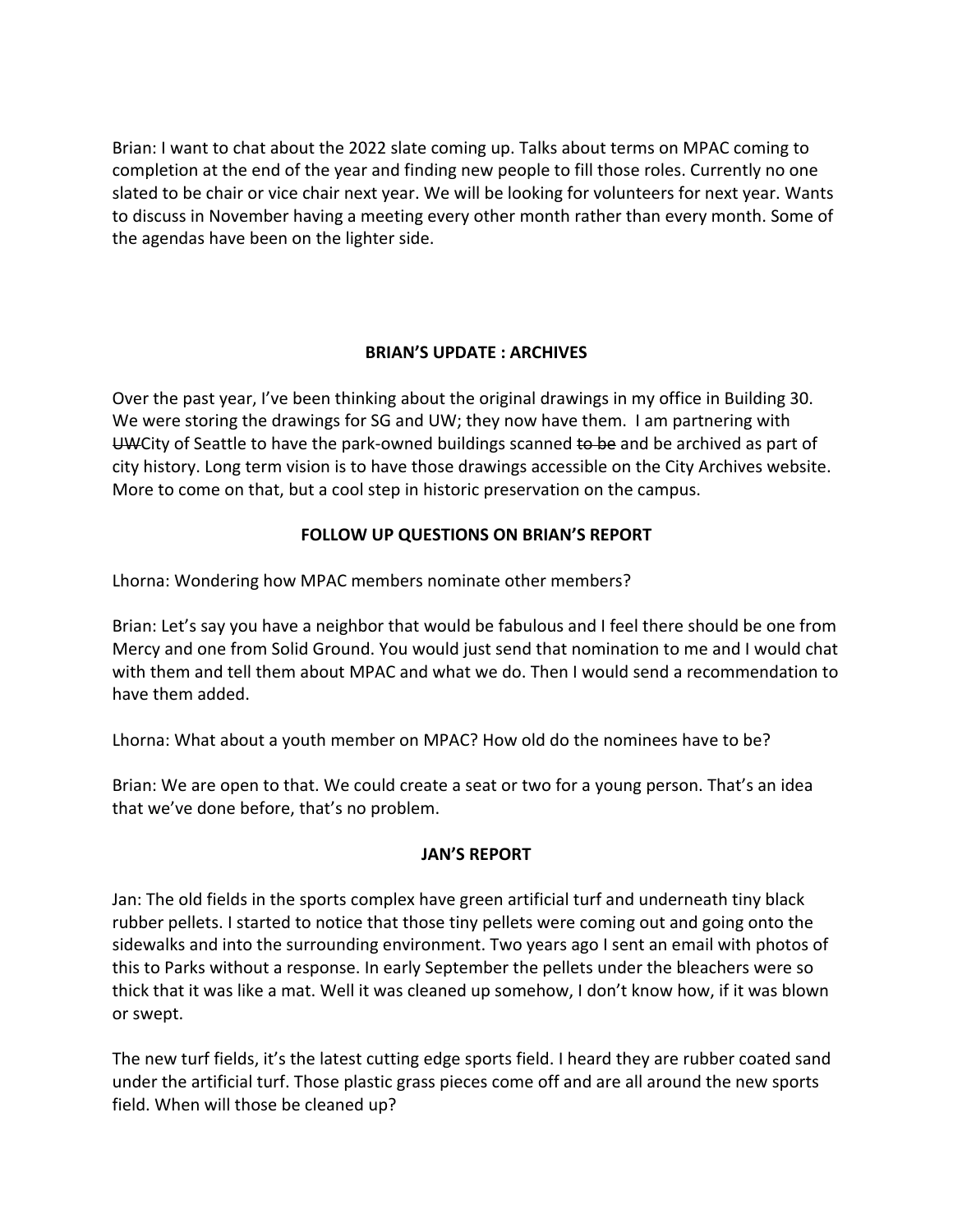And thirdly, Arena Sports wants to have an artificial turf field on their parking lot. And I want to know how they plan to mitigate the spreading of those pellets.

Brian: I do send a work order in to the turf crew when I get your emails. We are facing labor shortages which is why we are doing things slower. We do share your concerns about new turf or other assets. We have a process for reviewing. If the Arena Sports turf goes up, it will need to meet our code compliance and they will be responsible for maintenance.

Jan: In terms of the turf crew, were you able to find out how they cleaned up the pellets?

Brian: I can put you in touch with the turf crew to get some answers.

Garrett: We also have artificial turf and am concerned as well about pellet containment. I'm curious how they clean that up as well.

### **SAMANTHA – PEDESTRIAN SAFETY**

Lhorna introduces Samantha, a resident of the Park, who will be talking about safety.

Samantha: Thank you. I moved here with a group of single moms from the UW housing. We represent a subset of the community here. I wanted to get involved. I have a PhD in Forestry and Environmental Science, so I have Jan's interest at heart. In the future it would be good for getting more community input from diverse people in the park. That's something I would like to keep in mind. Many residents of Mercy Magnuson have concerns about safely crossing.

Diana spoke with SDOT and they said they would give us two signs along  $62<sup>nd</sup>$  Avenue and we want them to be speed signs. We want to suggest there be children at play signs. There are many children, outside families as well as residents who are navigating these unsafe streets right now.

Other speed calming mechanisms like speed bumps or lit crosswalks are going to require funding and SDOT support.

Jan: Thank you. Did you get back together with the group that did the circulation plan for the park?

Samantha: I'd like to reach out to them.

Brian: They're still drafting the study. We did do several outreach efforts to Solid Ground and Mercy Housing and they put announcement re Circulation Plan meeting them on their TVs and MPAC members were asked to share with their constituents.

Samantha: What will the next steps be?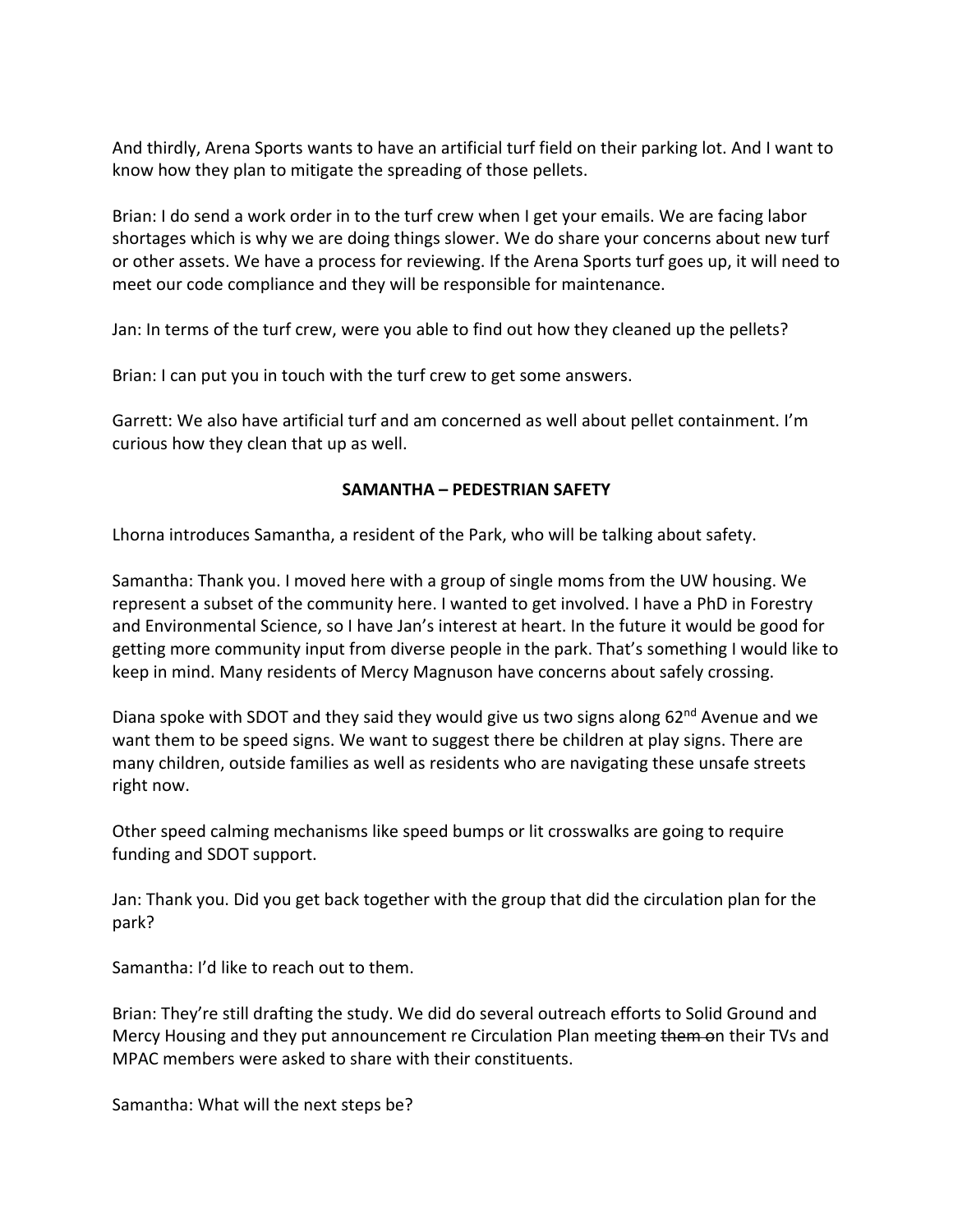Brian: Assessing internally and figuring out how to fund the programs. I checked in with my contact with SDOT, they told me they were waiting to hear back from Diana (here Brian forwarded SDOT email to MPAC members)

Katie: We tried to get some interest getting residents together to work on making a safe way from the housing to the Parks. It just kind of fizzled out. We had a group that was going to lead but I couldn't get residents together. It's safety, it's resident engagement. We want to do it.

Garrett: I want to be a part of that conversation also. Every other month there is a complaint about speed around our building. There's after school programs, camp programs and the Waldorf school traffic as well.

Brian: In response and support of what Samantha is saying, SDOT is just waiting to hear back from Diana.

### **SAMANTHA – CRIME & SAFETY**

Samantha: In regards to the CPTED report, I don't believe most of the residents knew that report was being done. I would have loved to take part. In regards to the discussion, we looked at the Community Center and its island of native plants in front of it. It's important to have those plants but that particular island needs to be cut back. I agree that it's a visibility issue. We talked about the need to maintain trees that are blocking lights and whose branches are falling down. What do we currently do in terms of tree management?

Brian: It depends on who owns it. Mercy and Solid Ground Housing are managed by those property owners. 62<sup>nd</sup> and 65<sup>th</sup> and 74<sup>th</sup> are managed by SDOT, so it depends on where the tree is. Parks has a tree service. Go to the Find It, Fix It App.

Samantha: All the trees I'm thinking might be SDOT.

Brian: What happens in general city-wide is that if there's a wind storm there is a neighboring landowner's responsibility to pick up the fallen cones. If you want to talk more about this, I'm happy to share maps and the history with you.

Samantha: The last thing is the field out there on  $65<sup>th</sup>$  on the left.

Lhorna: It's half SDOT, half Parks.

Brian: There is a chunk of it that belongs to Solid Ground.

Karey: The native plant island in front of Community Center, I think Emily Bishton created that. But I don't know who took over her job when she left. When it was maintained it was lovely, but it hasn't.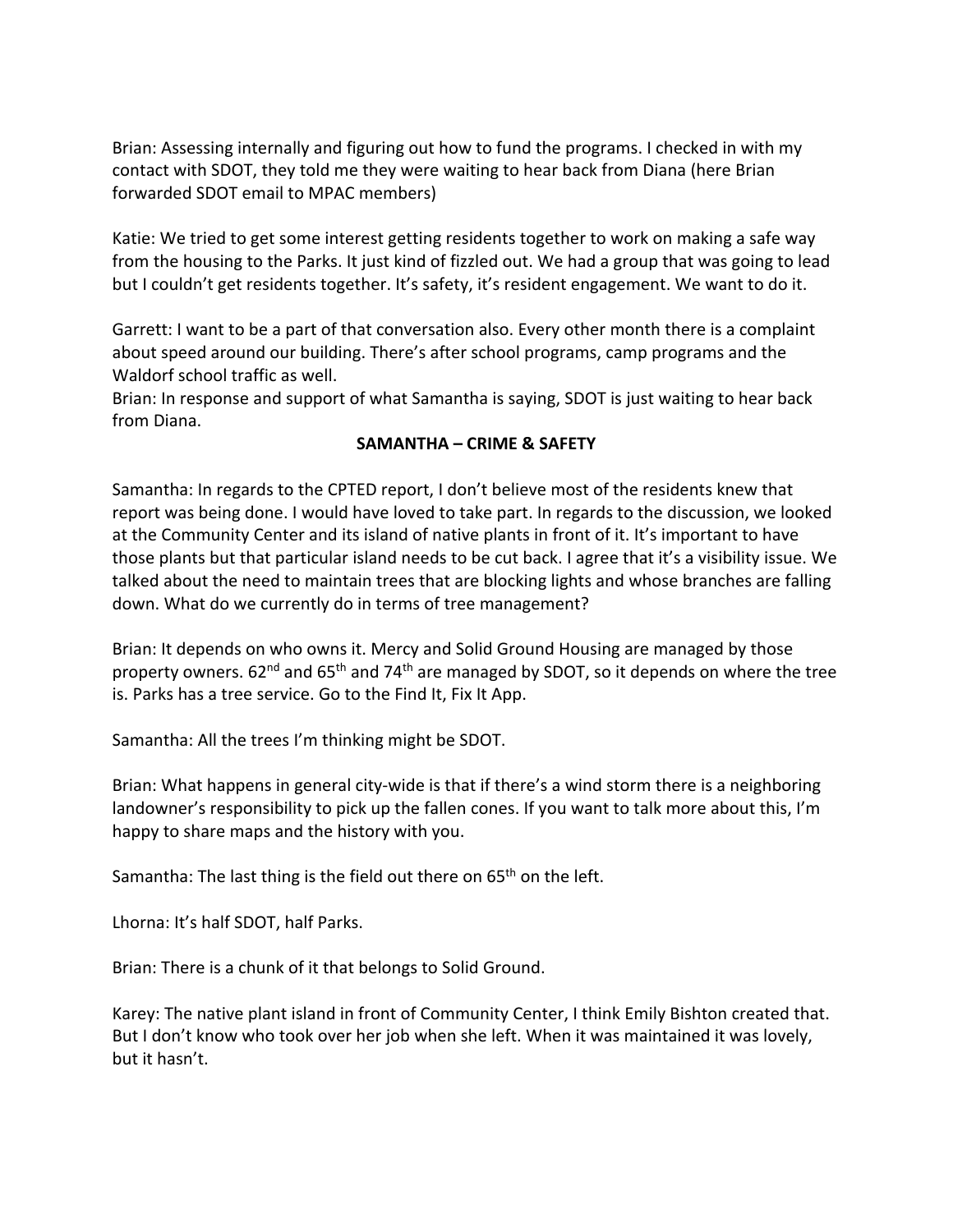Brian: There was a volunteer party to get together and tend to it and they're getting to it when they can.

### **CLOSING REMARKS**

Lhorna: Any other comments or concerns?

Jan: Juli was going to distribute the process for setting the agenda.

Lhorna: That reminds me. We need someone to chair next meeting. (No one volunteered.)

Katie: Neighbor Care is hoping to open later this month. They're having issues around finding people to hire on. We are hoping they will open one day a week if that's all they can do. It's going to be a satellite of the Lake City Way clinic. We really want behavioral health to remain. It's just a matter of them finding a provider who can do that.

Jan: Thank you for chairing tonight's meeting, Lhorna.

Brian: Seconds.

Samantha made a motion that the meeting be adjourned, Garrett seconded it.

### **Meeting Adjourns 7:27**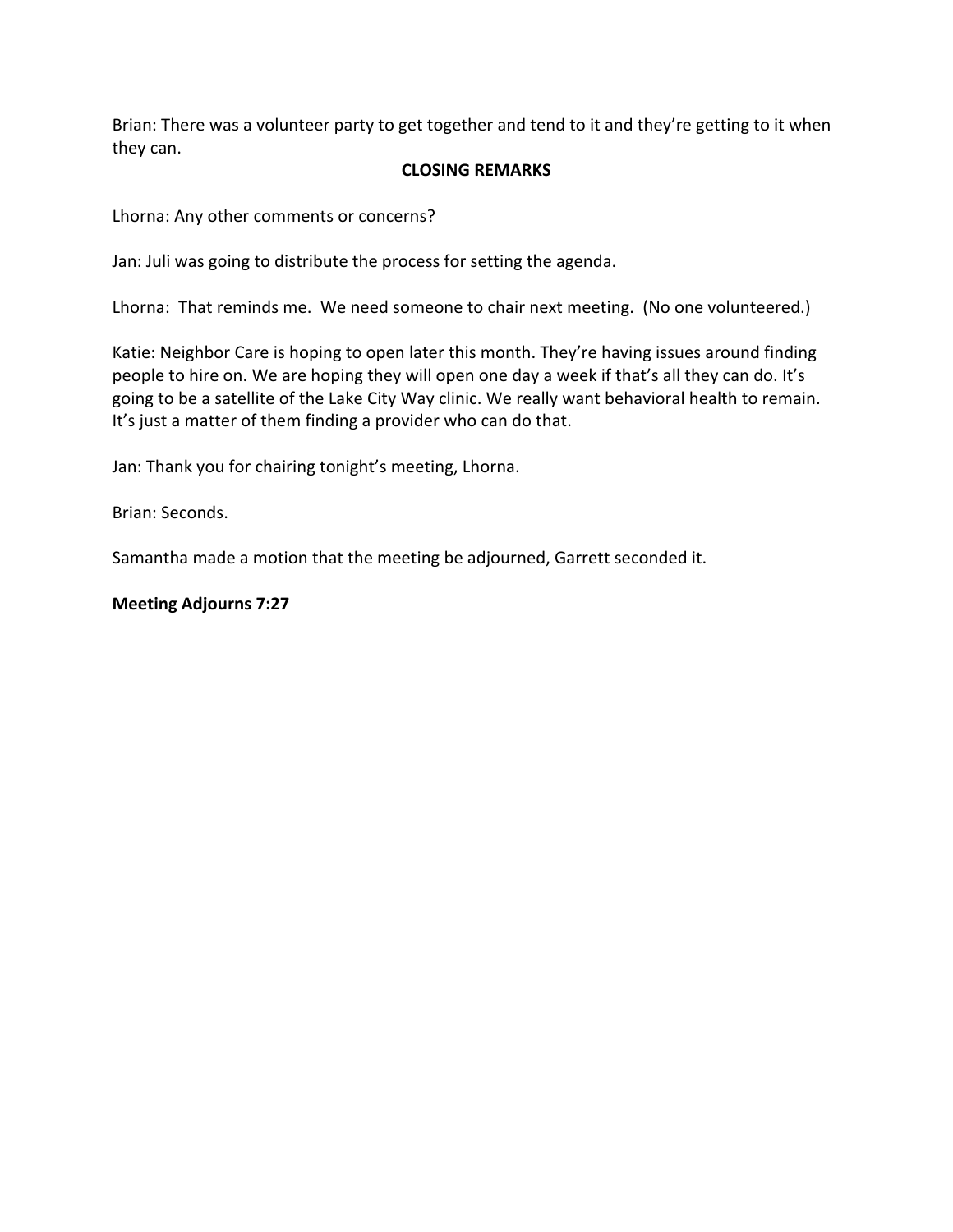

# **Magnuson Park Advisory Committee (MPAC) Report from Magnuson Park Manager – Brian M. Judd October 13, 2021**

| <b>Topic</b>                                 | <b>Update</b>                                                                                                     |
|----------------------------------------------|-------------------------------------------------------------------------------------------------------------------|
| <b>CPTED Status Report</b>                   | I resent this update to MPAC yesterday. Happy                                                                     |
|                                              | to field questions about the status report.                                                                       |
|                                              |                                                                                                                   |
|                                              |                                                                                                                   |
| NE 74 <sup>th</sup> ST Entrance Work         | This work has been completed and is looking                                                                       |
|                                              | excellent. Update on details from SDOT.                                                                           |
|                                              |                                                                                                                   |
|                                              | Report from Christa Dumpys @ SDOT:                                                                                |
|                                              | The work at the 74th entrance is done except for                                                                  |
|                                              | the signal work. We are in a holding pattern                                                                      |
|                                              | waiting for City Light. The entire project is expected                                                            |
|                                              | to be completed by the end of this month, apart                                                                   |
|                                              | from striping work that happens a few weeks after<br>things have cured.                                           |
|                                              |                                                                                                                   |
|                                              | I got a little more information from Jesse today                                                                  |
|                                              | about the signal work at 74 <sup>th</sup> and SPW. He said<br>that right now it is tentatively scheduled for mid- |
|                                              | late November, and it will be about two weeks of                                                                  |
|                                              | work. They will be putting on and powering up the                                                                 |
|                                              | new signals, finishing wiring connections, pulling                                                                |
|                                              | out the temporary and existing poles/wiring,<br>cutting in the remaining traffic loops, and then                  |
|                                              | finishing the small pieces of sidewalk that are left                                                              |
|                                              | around the temporary poles. That means there will                                                                 |
|                                              | be some lane closings at the park entrance but not<br>a complete closure. Just wanted you to have this            |
|                                              | ahead of your MPAC meeting tonight.                                                                               |
|                                              |                                                                                                                   |
| <b>Sand Point Naval Air Station Drawings</b> | Working with United Reprographics and City                                                                        |
|                                              | Archives to scan and store these important<br>drawings.                                                           |
|                                              |                                                                                                                   |
|                                              | Originals for UW and Solid Ground have been                                                                       |
|                                              | collected by the respective property owners.                                                                      |